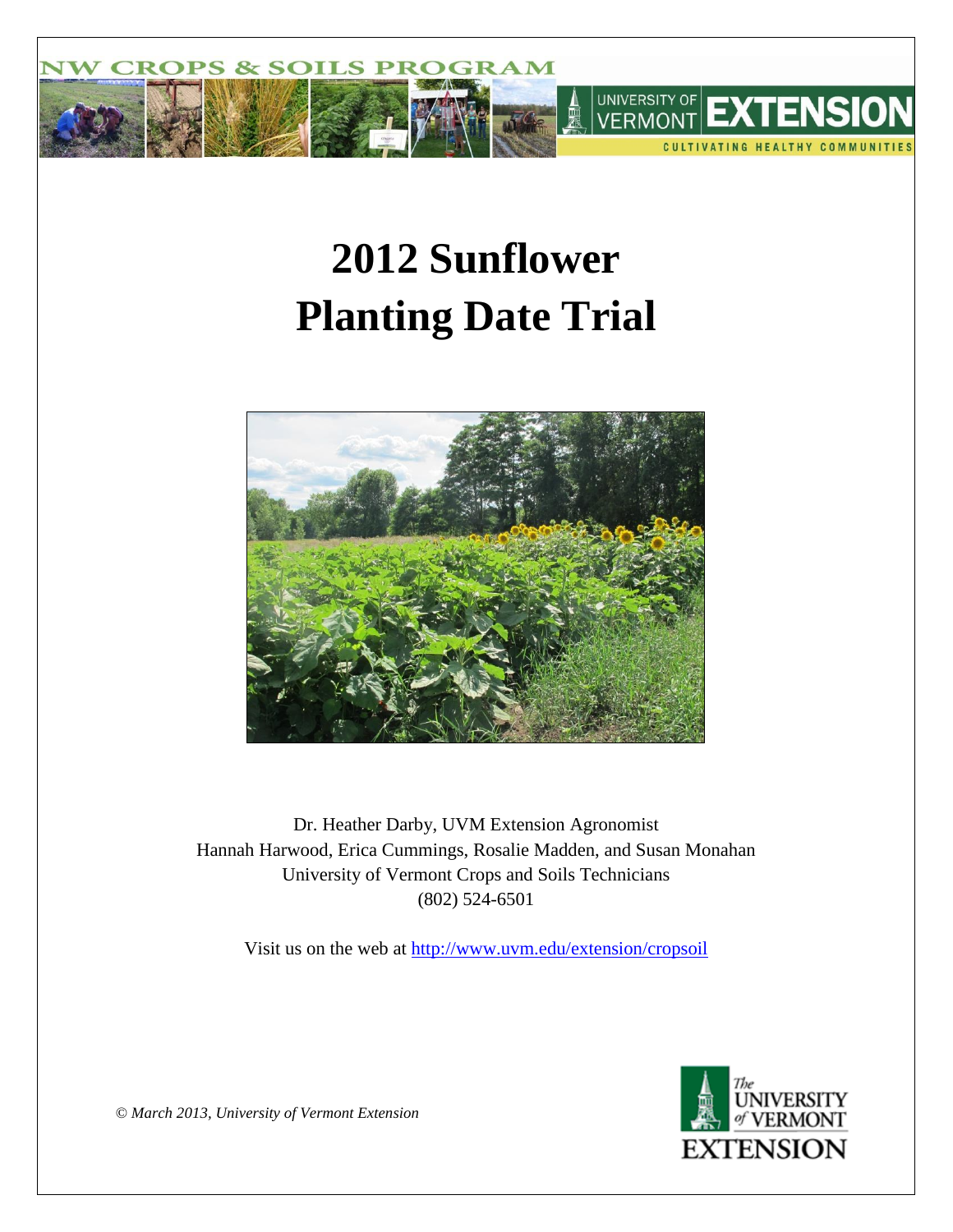## **2012 SUNFLOWER PLANTING DATE TRIAL Heather Darby, University of Vermont Extension [heather.darby\[at\]uvm.edu](mailto:Heather.Darby@uvm.edu?subject=2012%20Sunflower%20Planting%20Date%20Trial)**

Sunflower is a relatively new crop for the Northeast, and producers are interested in growing this crop for both the oil and seed meal. These products can be used for fuel, feed and food. Sunflower can yield well here in Vermont, but pest pressures often compromise strong yields. Altering planting dates may help to mitigate some of these pest pressures by getting the plants through a vulnerable growth stage before or after the most active periods in a pest's lifecycle. In addition, certain varieties may be impacted differently by alterations in planting date. Because Vermont has a short growing season, there is only so much flexibility when shifting planting dates and still expecting a viable harvest, so the maturity of a sunflower variety becomes a crucial factor. Two sunflower varieties with different maturities were assessed in this study evaluating the impacts of five varying planting dates on stand characteristics, pest damage, and seed and oil yield.

# **MATERIALS AND METHODS**

To evaluate the impact of planting date on sunflower plant characteristics and quality, a research trial was conducted at Borderview Research Farm in Alburgh, VT (Table 1). The soil was a Benson rocky silt loam and plots were prepared with fall chisel plow and disk, and finished in the spring with a spike-toothed harrow. The experimental design was a randomized complete block with split plots replicated three times. The main plots were five planting dates, each spaced one week apart (18-May, 25-May, 1-Jun, 8-Jun and 15-Jun). The subplots were two varieties, Croplan '306' and Syngenta '7120.' The variety 306 has a maturity of 88 days; the variety 7120 has a maturity of 94 days. Both are considered early maturing varieties. Both varieties had downy mildew resistance. The plot size for this trial was 5'x30,' and a 10-20- 20 starter fertilizer was applied at a rate of 200 lbs per acre at the time of planting. Plots were planted at a rate of 36,000 viable seeds per acre with a John Deere 1750 corn planter fitted with sunflower fingers.

| <b>Location</b>                     | <b>Borderview Research Farm - Alburgh, VT</b>                  |
|-------------------------------------|----------------------------------------------------------------|
| Soil type                           | Benson rocky silt loam                                         |
| Previous crop                       | Organic corn                                                   |
| <b>Tillage operations</b>           | Fall chisel plow, disk and spike-toothed harrow                |
| Seeding rate (viable seeds $ac-1$ ) | 36,000                                                         |
| <b>Planting equipment</b>           | John Deere 1750 corn planter                                   |
| Row width (in.)                     | 30                                                             |
| Plot size (ft)                      | $5' \times 30'$                                                |
| <b>Planting dates</b>               | 18-May, 25-May, 1-Jun, 8-Jun, 15-Jun                           |
| <b>Varieties</b>                    | Croplan 306 (RM 88) and Syngenta 7120 (RM 94)                  |
| Starter fertilizer (at planting)    | 200 lbs $ac^{-1}$ 10-20-20                                     |
|                                     | 1.5 pt ac <sup>-1</sup> Trust on 14-May, tineweeded on 31-May, |
| <b>Weed control</b>                 | disked 15-Jun prior to planting, hand-weeded 3-Jul             |
| <b>Harvest date</b>                 | $18$ -Oct                                                      |
| <b>Pressing date</b>                | $27-Nov$                                                       |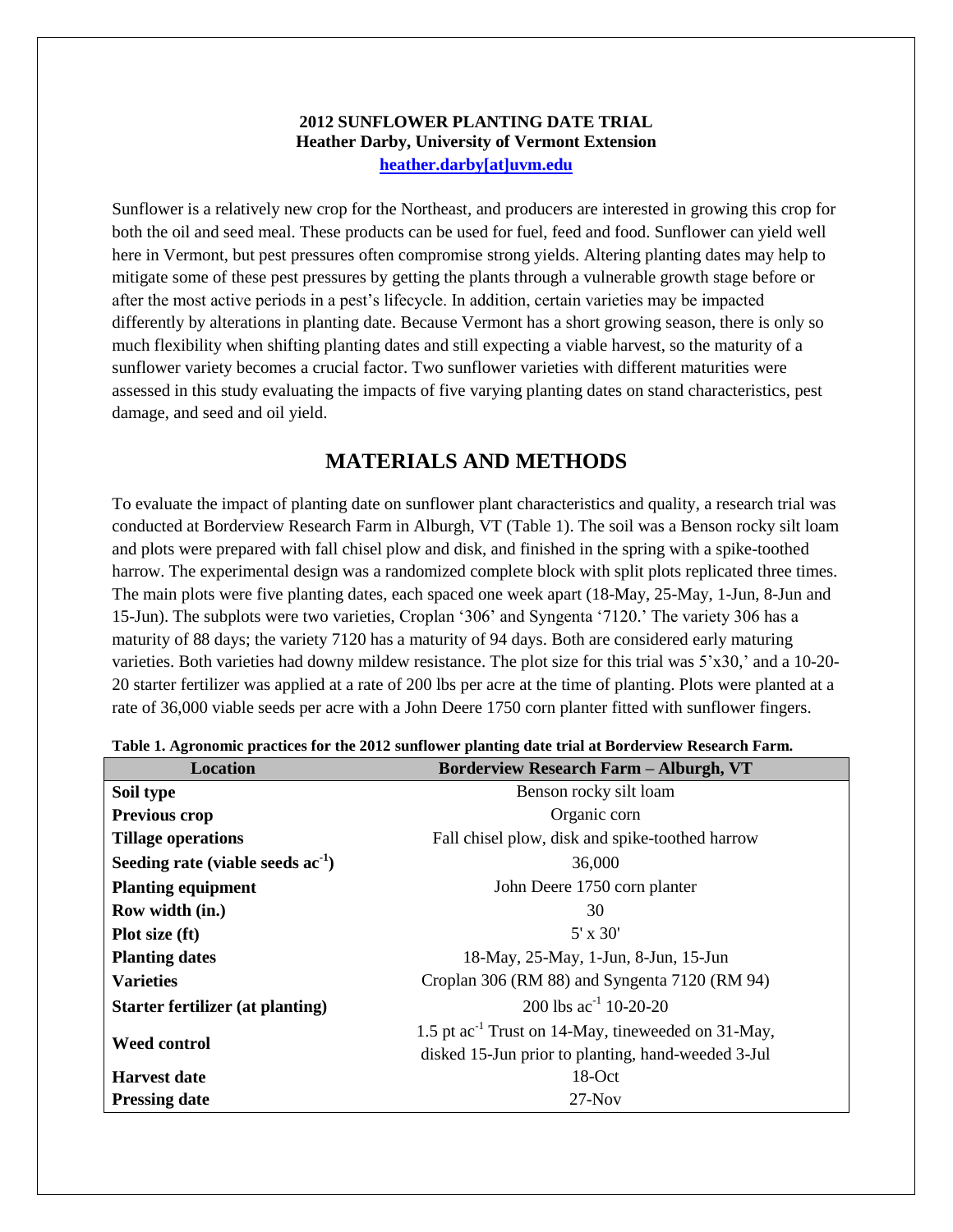To control weeds chemically, the pre-emergent selective herbicide Trust® (trifluralin) was applied on 14- May at 1.5 pints per acre. A tineweeder was used on 31-May to reduce weeds. All plots were handweeded on 3-Jul.

Plots were assessed on 16-Jul to determine growth stage, and scouted at the R3/R4 stage for banded sunflower moth (BSM) eggs. Three plants from each 2 row plot were scouted, with five bracts per head assessed with magnifying lenses. BSM eggs are small, opaque and spherical in shape (Figure 1). The research trial was not protected from birds with netting or other strategies, in order to more accurately estimate the impact of bird pressure on seed yields and quality. Plant stand characteristics such as population, height, head width, disease incidence and lodging were measured 10 days before harvest (8-Oct). Disease incidence was measured by scouting ten consecutive plants in each plot and noting white mold at specific locations on the plant, including head, stalk and base. White mold (*Sclerotinia sclerotiorum*), which can overwinter in the ground and spread quickly, especially in wet seasons, has proven to be a problem in the Northeast in the past.



**Figure 1. BSM eggs are small (0.4 mm), spherical, and off-white in color.**

Plots were harvested on 18-Oct with an Almaco SP50 plot combine with a 5' head and sunflower pans. At harvest, test weight and seed moisture were determined for each plot, with a Berckes Test Weight Scale and a Dickey-John M20P moisture meter. After seeds were cleaned with a Clipper fanning mill to remove debris and plant material, seed samples from each plot were evaluated for insect damage. Banded sunflower moth larvae damage the seed and create distinguishable exit holes in harvested seed samples. Oil from a known volume of each seed sample was extruded on 27-Nov with a Kern Kraft Oil Press KK40, and oil quantity was measured to calculate oil content. Oil yield (in lbs per acre and gallons per acre) was adjusted to standard 10% pressing moisture and reported.

All data were analyzed using a mixed model analysis where replicates were considered random effects. The LSD procedure was used to separate means when the F-test was significant  $(P < 0.10)$ . Variations in yield and quality can occur because of variations in genetics, soil, weather and other growing conditions. Statistical analysis makes it possible to determine whether a difference among treatments is real or whether it might have occurred due to other variations in the field. All data was analyzed using a mixed model analysis where replicates were considered random effects. At the bottom of each table a Least Significant Difference (LSD) value is presented for each variable (e.g. yield). LSDs at the 10% level (0.10) of probability are shown. Where the difference between two treatments within a column is equal to or greater than the LSD value at the bottom of the column, you can be sure in 9 out of 10 chances that there is a real difference between the two values. Treatments that were not significantly lower in performance than the highest value in a particular column are indicated with an asterisk.

In the example below, treatment A is significantly different from treatment C but not from treatment B. The difference between A and B is equal to 200, which is less than the LSD value of 300. This means that these treatments did not differ in yield. The difference between A and C is equal to 400, which is greater than the LSD value of 300. This means that the yields of these two treatments were significantly different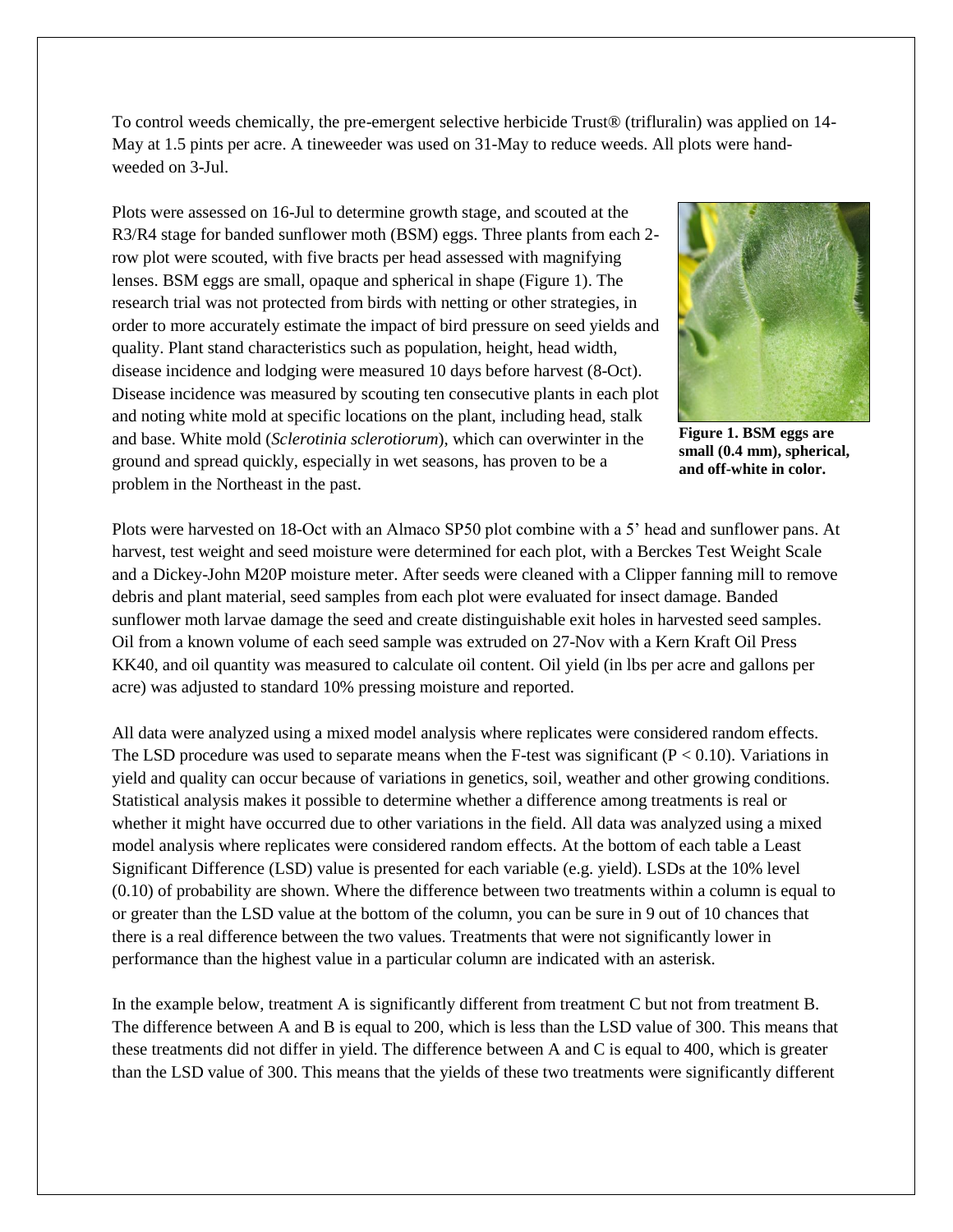from one another. The treatment in bold had the top observed performance, while treatments with an asterisk did not differ significantly from the top performer.

| <b>Planting date</b> | Yield   |
|----------------------|---------|
| A                    | 2100*   |
| B                    | $1900*$ |
| C                    | 1700    |
| LSD(0.10)            | 300     |

# **RESULTS**

Using data from an on-site Davis Instruments Vantage Pro2 Weather Station at Borderview Research Farm in Alburgh, VT, weather data are summarized for the 2012 sunflower growing season (Table 2). In general, 2012 was warmer and drier than average. Monthly temperatures averaged above normal for every month (May-Oct). In addition, precipitation was below average with the exception of Sep and Oct. For sunflower, Growing Degree Days (GGDs) are calculated with a base temperature of 44°F. There were 3726 accumulated GDDs for the 2012 growing season, 392 more than the 30-year average (1981-2010).

| Alburgh, VT                         | <b>May</b> | Jun     | Jul     | Aug     | <b>Sep</b> | Oct  |
|-------------------------------------|------------|---------|---------|---------|------------|------|
| Average temperature $({}^{\circ}F)$ | 60.5       | 67.0    | 71.4    | 71.1    | 60.8       | 52.4 |
| Departure from normal*              | 4.1        | 1.2     | 0.8     | 2.3     | 0.2        | 4.2  |
|                                     |            |         |         |         |            |      |
| Precipitation (inches)**            | 3.90       | 3.22    | 3.78    | 2.92    | 5.36       | 4.13 |
| Departure from normal               | 0.45       | $-0.47$ | $-0.37$ | $-0.99$ | 1.72       | 0.53 |
|                                     |            |         |         |         |            |      |
| Growing Degree Days (base 44°F)     | 526        | 686     | 849     | 839     | 517        | 309  |
| Departure from normal               | 142        | 32      | 23      | 72      | 19         | 104  |

**Table 2. Summarized weather data for sunflower growing season, 2012, Alburgh, VT.**

Based on weather data from a Davis Instruments Vantage Pro2 with WeatherLink data logger.

\*Historical averages are for 30 years of NOAA data (1981-2010).

\*\* Precipitation data from Jun-Sep 2012 are based on Northeast Regional Climate Center data from an observation station in Burlington, VT.

### *Planting Date by Variety Interactions*

A significant interaction between planting date and variety was observed for insect damage in sunflower (Figure 2). Banded sunflower moth damage was assessed after harvesting and cleaning by measuring the incidence of larvae-damaged seeds. Among three out of five planting dates, insect damage was greater in the variety '306' (Croplan). In the first planting date (18-May) and the fourth (8-Jun), however, insect damage was greater in '7120' (Syngenta). The fact that this was the only statistically significant interaction between the two treatments indicates that both varieties were impacted similarly by alterations in planting date.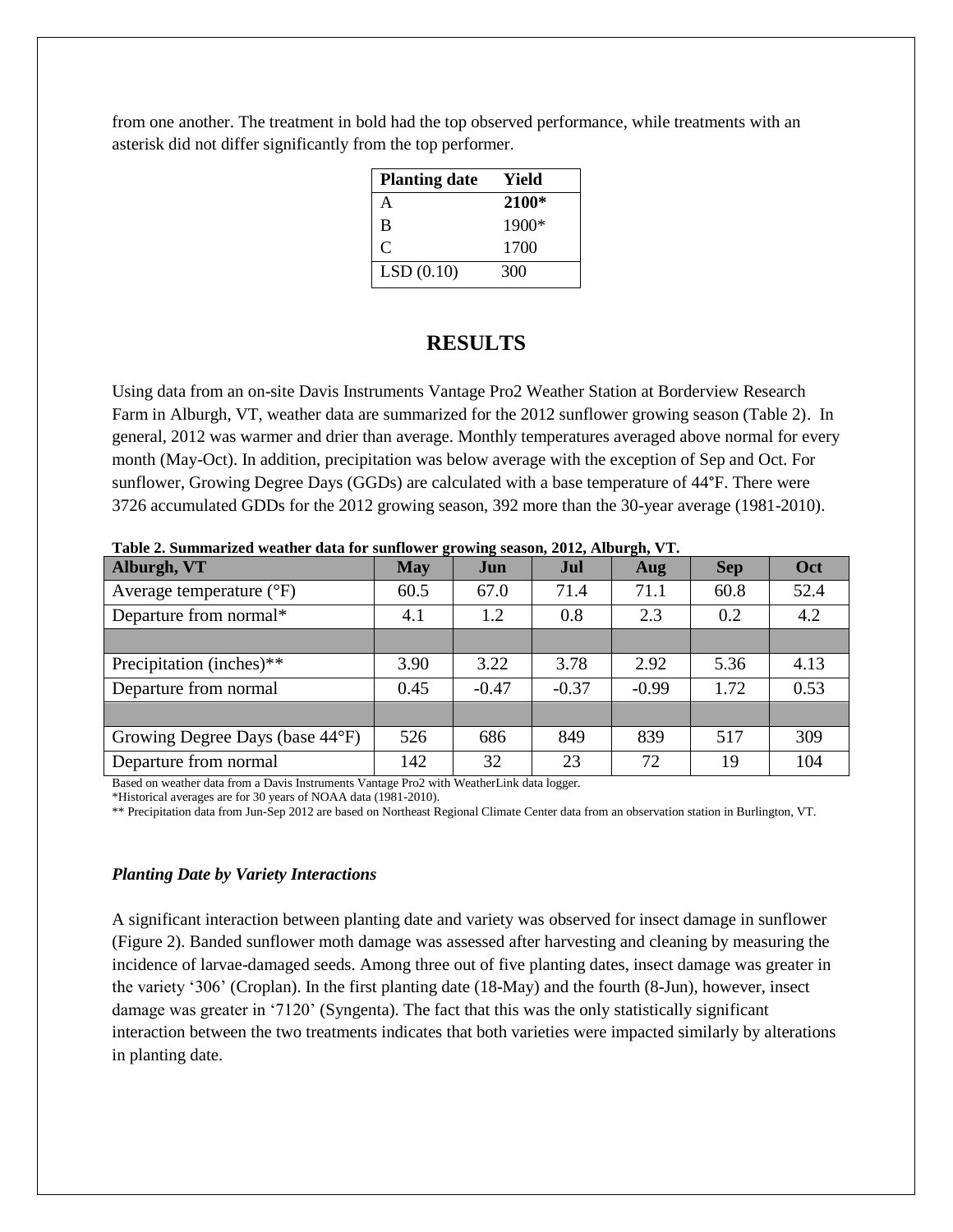

**Figure 2. Impact of planting date on insect damage in two sunflower varieties, Croplan 306 and Syngenta 7120.** *Vertical bars represent +/- one standard deviation.*

## *Impact of Planting Date*

Though plant stand characteristics were not statistically different by planting date, pest damage was significantly impacted by planting date (Table 3). There was no significant difference in sunflower population when the trial was assessed on 29-Jun. Population just prior to harvest was likewise not statistically significant by planting date. The average harvest population was 13,696 plants per acre which was almost a third of the actual seeding rate of 36,000 seeds per acre.

In this trial, no sclerotinia infection was found in the form of base rot. Sclerotinia head rot, averaging only 1.0% in the trial, was lowest in sunflowers planted in June. Sclerotinia stalk rot also varied by planting date, though four of the five planting date treatments experienced 0.0% stalk rot. There was 5.0% stalk rot in the second planting date treatment, 25-May.

| Table of Impact of planting uate on plant stand enaracteristics across two varieties, mourgit, v 1, 2012. |                         |                         |          |             |         |             |        |           |
|-----------------------------------------------------------------------------------------------------------|-------------------------|-------------------------|----------|-------------|---------|-------------|--------|-----------|
| Planting date                                                                                             | June                    | Harvest                 |          | Sclerotinia |         | <b>Bird</b> | Plant  | Head      |
|                                                                                                           | population              | population              |          |             |         | damage      | height | width     |
|                                                                                                           |                         |                         | Head rot | Stalk rot   |         |             |        |           |
|                                                                                                           | plants ac <sup>-1</sup> | plants ac <sup>-1</sup> | $\%$     | %           | $\%$    | $\%$        | 1n     | 1n        |
| $1 - 18$ -May                                                                                             | 12688                   | 14366                   | 35.0     | $0.00*$     | $23.3*$ | 74.3        | 50.2   | 6.64      |
| $2 - 25$ -May                                                                                             | 10026                   | 9475                    | 36.7     | 5.00        | 51.7    | 74.0        | 50.1   | 6.68      |
| $3 - 1$ -Jun                                                                                              | 12377                   | 17664                   | $13.3*$  | $0.00*$     | $10.0*$ | $29.7*$     | 57.4   | 7.03      |
| $4 - 8$ -Jun                                                                                              | 10026                   | 13818                   | $11.7*$  | $0.00*$     | $21.7*$ | $24.5*$     | 55.0   | 7.14      |
| $5 - 15$ -Jun                                                                                             | 8850                    | 13156                   | $0.0*$   | $0.00*$     | $11.7*$ | $17.0*$     | 56.4   | 7.47      |
| LSD(0.10)                                                                                                 | NS.                     | <b>NS</b>               | 17.2     | 2.51        | 19.0    | 19.5        | NS     | <b>NS</b> |
| Trial mean                                                                                                | 10793                   | 13696                   | 1.0      | 0.00        | 23.7    | 43.9        | 53.8   | 6.99      |

#### **Table 3. Impact of planting date on plant stand characteristics across two varieties, Alburgh, VT, 2012.**

Treatments indicated in **bold** had the top observed performance.

\* Treatments indicated with an asterisk did not perform significantly lower than the top-performing treatment in a particular column.

NS – No significant difference was determined between treatments.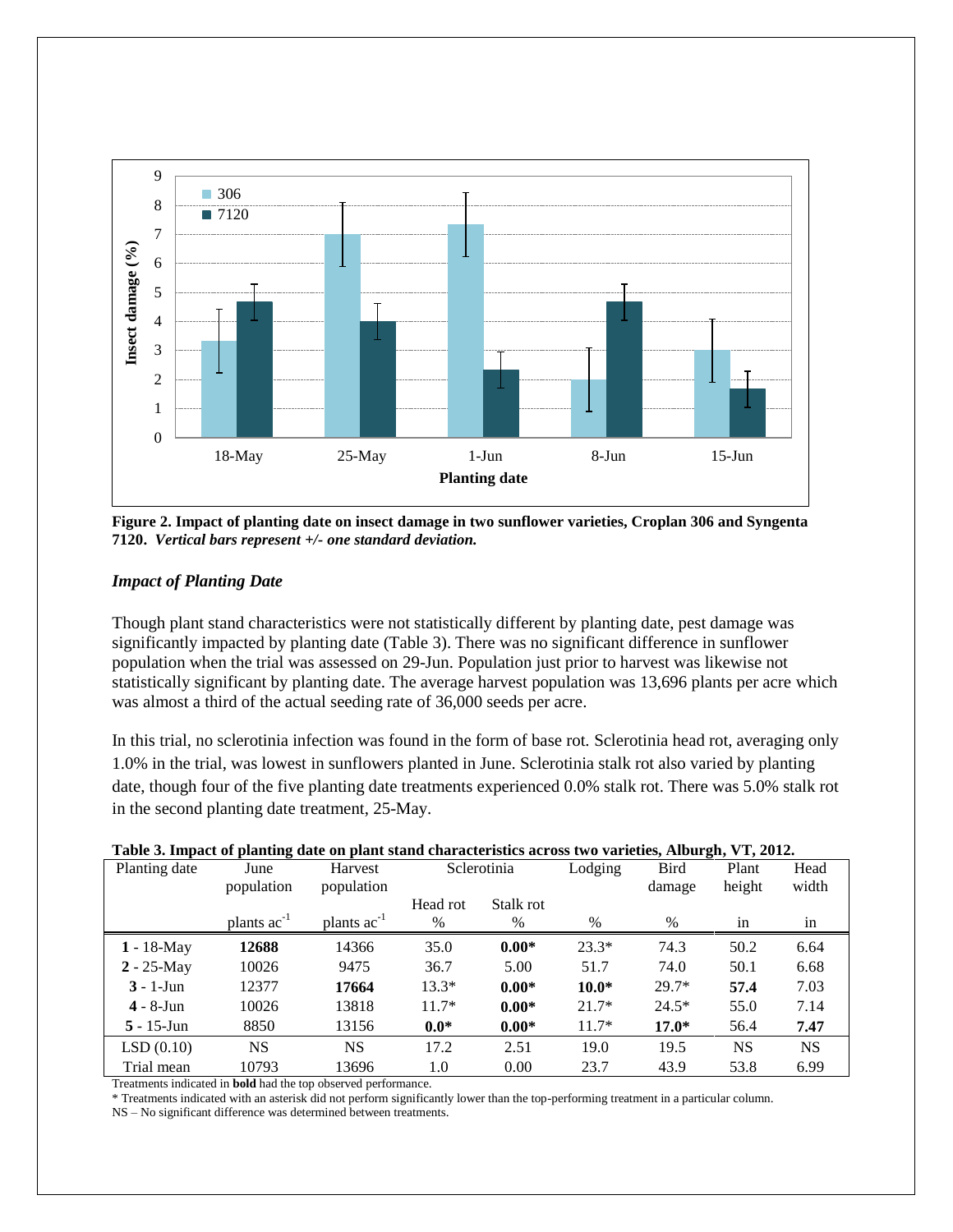Lodging was significantly greatest in the second planting date (51.7%). All other planting date treatments outperformed this one, though the lowest lodging incidence was in sunflowers planted on 1-Jun (10.0%). Seed loss due to bird damage seemed average in 2012, compared to other seasons. Bird damage was lowest in the latest planting date, 15-Jun (17.0%). Bird damage decreased as planting dates were delayed (Figure 3).



**Figure 3. Bird damage severity by planting date. Planting date treatments that**  share a letter were not significantly different from one another (p=0.10).

Plant height and sunflower head width did not vary statistically by planting date (Table 3). The average plant height was 53.8 inches, with the tallest plants planted on 1-Jun. Average head width was 6.99 inches, ranging from 6.64 (18-May) to 7.47 (15-Jun).

Seed yield ranged widely and was significantly impacted by planting date treatments (Table 4). The greatest seed yield, adjusted to a standard 13% moisture, was in the latest planting date (15-Jun, 1365 lbs per acre), though this was not statistically different from the seed yield of the 1-Jun planting date (Figure 5). The lowest yield was in the earliest planting date (18-May, 490 lbs per acre). Harvest moisture was not statistically different by planting date treatments, and the average moisture at harvest was 16.7%.

| Table 4. Impact of planting date on seed yield and post-harvest measurements, Alburgh, VT, 2012. |
|--------------------------------------------------------------------------------------------------|
|--------------------------------------------------------------------------------------------------|

|               | Seed                          | Harvest   | Insect    | Pressing  | -ə-,<br>Oil |           | Oil yield |
|---------------|-------------------------------|-----------|-----------|-----------|-------------|-----------|-----------|
| Planting date | yield                         | moisture  | damage    | moisture  | content     |           |           |
|               |                               |           |           |           |             | 1bs       | gal       |
|               | $\text{lbs}$ ac <sup>-1</sup> | %         | $\%$      | $\%$      | %           | $ac^{-1}$ | $ac^{-1}$ |
| $1 - 18$ -May | 490                           | 15.7      | 4.00      | 5.58      | 36.1        | 193       | 25.3      |
| $2 - 25$ -May | 653                           | 18.6      | 5.50      | 5.82      | 35.3        | 242       | 31.7      |
| $3 - 1$ -Jun  | $1103*$                       | 15.6      | 4.83      | 6.02      | 34.4        | 395*      | $51.8*$   |
| $4 - 8$ -Jun  | 770                           | 17.0      | 3.33      | 5.90      | 37.9        | 312       | 40.9      |
| $5 - 15$ -Jun | 1365*                         | 16.7      | 2.33      | 6.47      | 36.5        | $517*$    | $67.7*$   |
| LSD(0.10)     | 332                           | <b>NS</b> | <b>NS</b> | <b>NS</b> | <b>NS</b>   | 137       | 17.9      |
| Trial mean    | 876                           | 16.7      | 4.00      | 5.96      | 36.0        | 332       | 43.5      |

Treatments indicated in **bold** had the top observed performance.

\* Treatments indicated with an asterisk did not perform significantly lower than the top-performing treatment in a particular column.

NS – No significant difference was determined between treatments.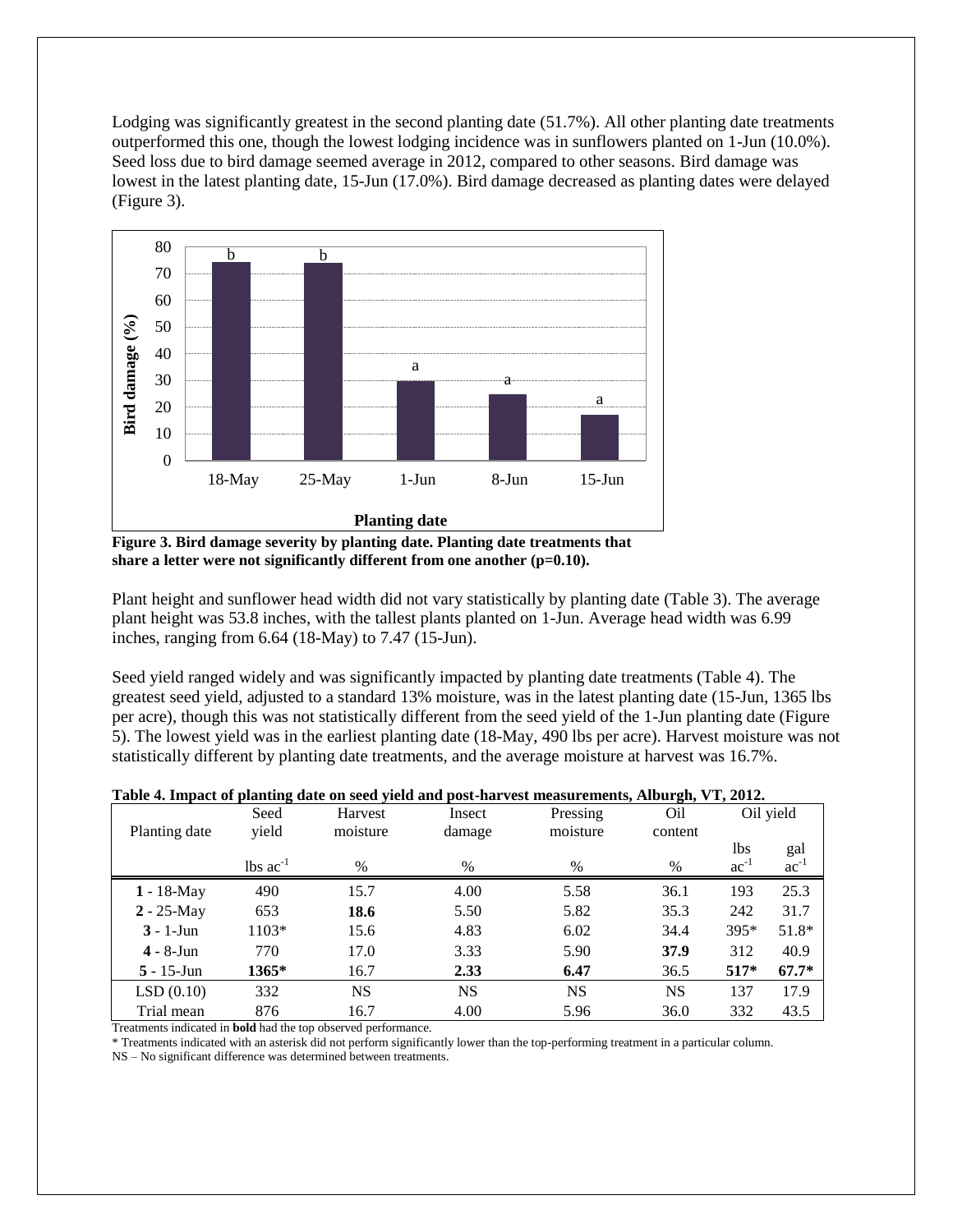On 16-Jul, all plots were assessed to determine the current growth stage of the sunflowers (Table 5). Plants were scouted for banded sunflower moth (BSM) eggs at their R3/R4 stage, when oviposition is optimal, by scouting three plants in each plot and tallying the number of BSM eggs on a total of five bracts per sunflower head. Though egg infestation levels were minimal, sunflowers planted earlier tended to have higher incidence of BSM eggs on bracts.

| to planting date, 2012. |                        |                          |
|-------------------------|------------------------|--------------------------|
| Planting date           | Growth stage on 16-Jul | BSM eggs at R3/R4 stage  |
|                         |                        | Eggs plant <sup>-1</sup> |
| $1 - 18$ -May           | R3/R4                  | 0.20                     |
| $2 - 25$ -May           | R2/R3                  | 0.00                     |
| $3 - 1$ -Jun            | R1/R2                  | 0.20                     |
| $4 - 8$ -Jun            | R1                     | 0.10                     |
| $5 - 15$ -Jun           | R1                     | 0.00                     |

**Table 5. Growth stage assessments and BSM scouting data according to planting date, 2012.**

BSM damage to seed did not differ by planting date treatment. BSM damage, which shows up in the form of exit holes and hollow seeds, was present in an average of 4.00% of harvested seeds. The latest planting date treatment (15-Jun) had the lowest insect damage incidence, though this was not statistically significant (Figure 4).



**Figure 4. Effect of planting date on banded sunflower moth incidence, in the form of visible eggs at sunflower R3/R4 stage and seed damage assessed after harvesting and cleaning seed. Data on scouted eggs were not statistically analyzed; there was no significant difference in insect damage to seed by planting date (p=0.10).**

Oil content averaged 36.0% and was not significantly impacted by planting date. All oil yields were adjusted to a standard 10% pressing moisture (Figure 5). The greatest oil yield was in the latest planting date, 15-Jun (517 lbs or 67.7 gallons per acre). This was not statistically greater than the oil yield of sunflowers planted on 1-Jun (395 lbs or 51.8 gallons per acre). The average oil yield for the trial was 332 lbs or 43.5 gallons per acre.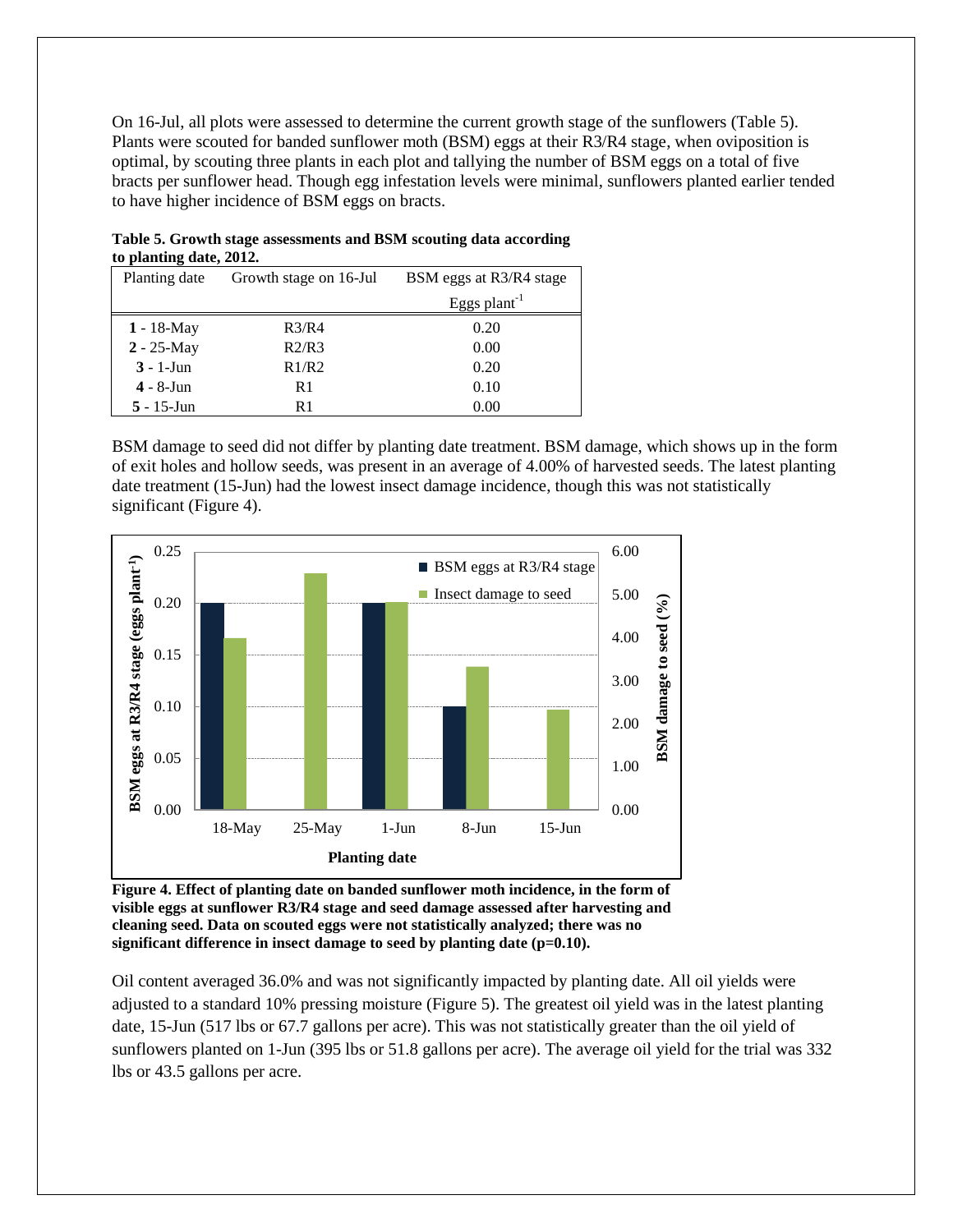

**Figure 5. Effect of planting date on sunflower seed and oil yields. Planting date treatments that share a letter were not significantly different from one another (p=0.10; compare capital letters for seed yield and lower-case letters for oil yield).**

## *Impact of Variety*

There were no significant differences between varieties in any pre-harvest measurements except sunflower head width (Table 6). The effect of differing varieties, Croplan 306 and Syngenta 7120, was not statistically significant in June population, harvest population, sclerotinia rot, lodging, bird damage or plant height. Head width was significantly greater in the variety 7120 (7.29 inches).

|               | $\mathbf{v}$     |                  |               |           |         | $\mu$       |        |         |
|---------------|------------------|------------------|---------------|-----------|---------|-------------|--------|---------|
|               | June             | Harvest          | Sclerotinia   |           | Lodging | <b>Bird</b> | Plant  | Head    |
| Variety       | population       | population       |               |           |         | damage      | height | width   |
|               |                  |                  | Head rot      | Stalk rot |         |             |        |         |
|               | plants $ac^{-1}$ | plants $ac^{-1}$ | $\frac{0}{0}$ | %         | $\%$    | $\%$        | 1n     | in      |
| Croplan 306   | 11630            | 15442            | 18.7          | 1.33      | 21.3    | 40.9        | 54.9   | 6.69    |
| Syngenta 7120 | 9957             | 11950            | 20.0          | 0.67      | 26.0    | 46.9        | 52.7   | $7.29*$ |
| LSD(0.10)     | NS               | NS               | NS            | NS        | NS      | NS          | NS     | 0.43    |
| Trial mean    | 10793            | 13696            | 1.0           | 0.00      | 23.7    | 43.9        | 53.8   | 6.99    |

## **Table 6. Impact of variety on plant stand characteristics across five planting dates, Alburgh, VT, 2012.**

Treatments indicated in **bold** had the top observed performance.

\* Treatments indicated with an asterisk did not perform significantly lower than the top-performing treatment in a particular column.

NS – No significant difference was determined between treatments.

There were no statistical differences between varieties in post-harvest measurements (Table 7). Seed yield was not impacted by variety, and the trial average was 876 lbs per acre. Harvest moisture and pressing moisture were unaffected by variety, as well as insect damage to seed. Oil content average was 36.0% and did not differ statistically between the two trialed varieties. Oil yield was also not statistically different by variety.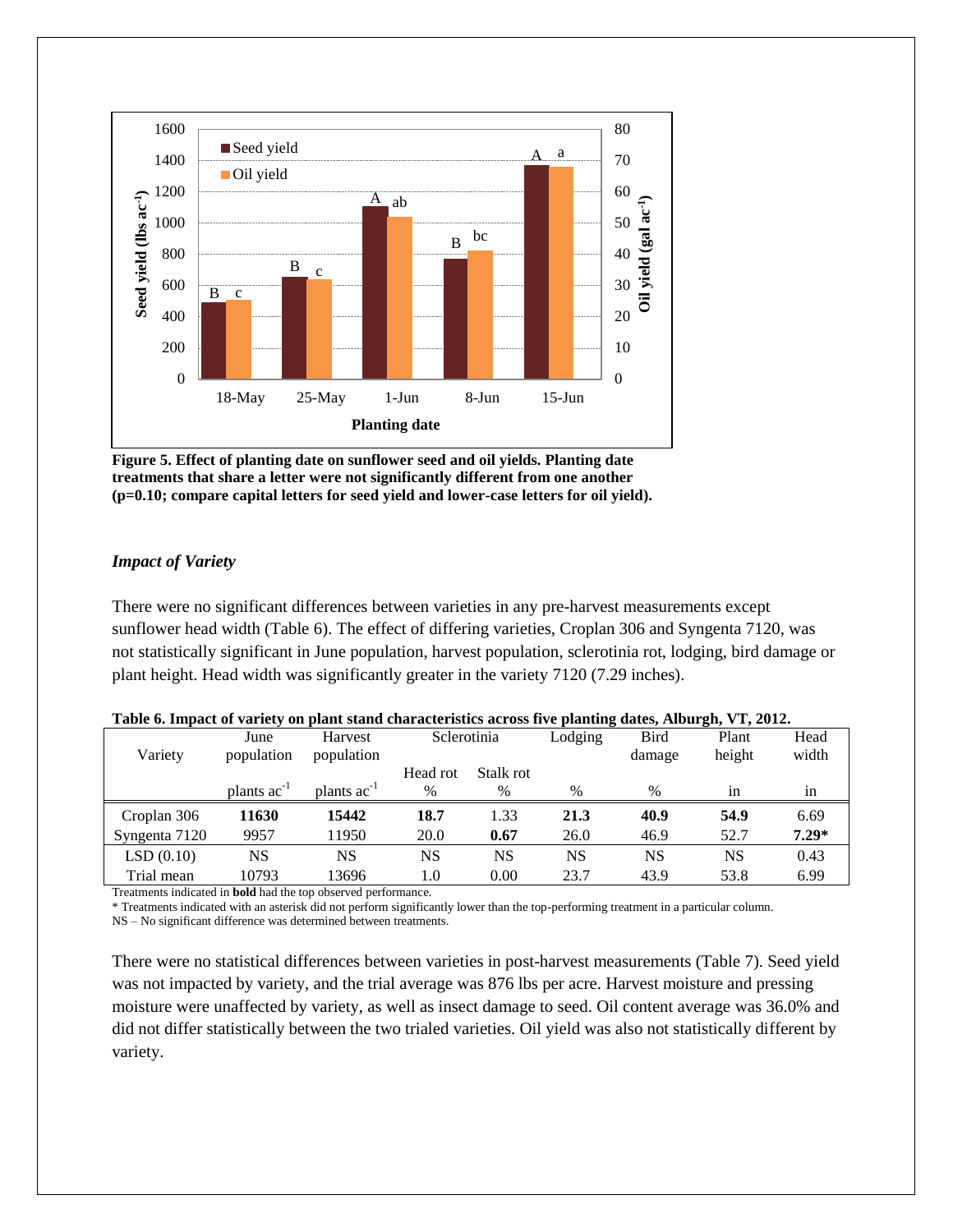|               | Seed yield                    | Harvest  | Insect | Pressing | Oil     | Oil yield                     |                      |
|---------------|-------------------------------|----------|--------|----------|---------|-------------------------------|----------------------|
| Variety       |                               | moisture | damage | moisture | content |                               |                      |
|               | $\text{lbs}$ ac <sup>-1</sup> | $\%$     | $\%$   | %        | $\%$    | $\text{lbs}$ ac <sup>-1</sup> | $\text{gal ac}^{-1}$ |
| Croplan 306   | 966                           | 16.5     | 4.53   | 5.94     | 36.4    | 368                           | 48.2                 |
| Syngenta 7120 | 787                           | 16.9     | 3.47   | 5.97     | 35.7    | 296                           | 38.8                 |
| LSD(0.10)     | NS                            | NS       | NS     | NS       | NS      | NS                            | <b>NS</b>            |
| Trial mean    | 876                           | 16.7     | 4.00   | 5.96     | 36.0    | 332                           | 43.5                 |

#### **Table 7. Impact of variety on seed and oil yields, moisture levels and insect damage, Alburgh, VT, 2012.**

Treatments indicated in **bold** had the top observed performance.

\* Treatments indicated with an asterisk did not perform significantly lower than the top-performing treatment in a particular column.

NS – No significant difference was determined between treatments.

# **DISCUSSION**

Overall, the trial's harvest population (13,696 plants per acre) was considerably lower than recommended. Though the study was seeded at a target rate of 36,000 viable seeds per acre, there was a great amount of loss (61.9%) during the season due to possible planting errors, wet soil conditions early in the season, weed competition and mid-summer drought. Interestingly, though the early-season populations were greatest in the first planting date and lowest in the last planting date, seed yields were significantly greatest in the last planting date (1365 lbs per acre) and lowest in the first (490 lbs per acre). Though oil content was not statistically different according to planting date treatments, because of the variance in seed yields, oil yield did differ by planting date. Oil yield was greatest in sunflowers planted latest (15- Jun; 67.7 gallons per acre), though not significantly greater than those planted on 1-Jun (51.8 gallons per acre).

Bird damage was significantly lower in later-planted sunflowers. The last planting date treatment (15-Jun) experienced the least bird damage (17.0%). In late Jul-early Aug, plants were scouted for BSM eggs; all scouted plants were below the economic threshold level guideline for North Dakota (2-3 eggs per 6 bracts). Sunflowers in later planting date treatments tended to have fewer BSM eggs. Insect damage to seed, though not significantly impacted by planting date, also followed the trend of later planting dates having lower incidence of pest damage. Because the assessments of insect damage to seed were made after cleaning the seed, it can be assumed that the insect damage was in fact greater than 4.00% in the total harvest.

There were minimal impacts of the two trialed varieties on plant stand characteristics, pest damage, and seed and oil yields. This suggests that both varieties responded similarly to alterations in planting date.

This study suggests that delaying sunflower planting dates into early or mid-June may help to mitigate pest pressures and increase seed and oil yields. However, due to the shortness of season and variable weather conditions in the Northeast, growers should be careful to select varieties with maturities that will meet the constraints of their climate. Above average temperatures for these season resulted in 392 additional GDDs than the 30 year average. The exceptionally warm season likely influenced the planting date and variety performance. Hence, all planting dates and varieties were able to meet their yield potential because of the additional GDDs. In a normal year, later season varieties planted in mid-June